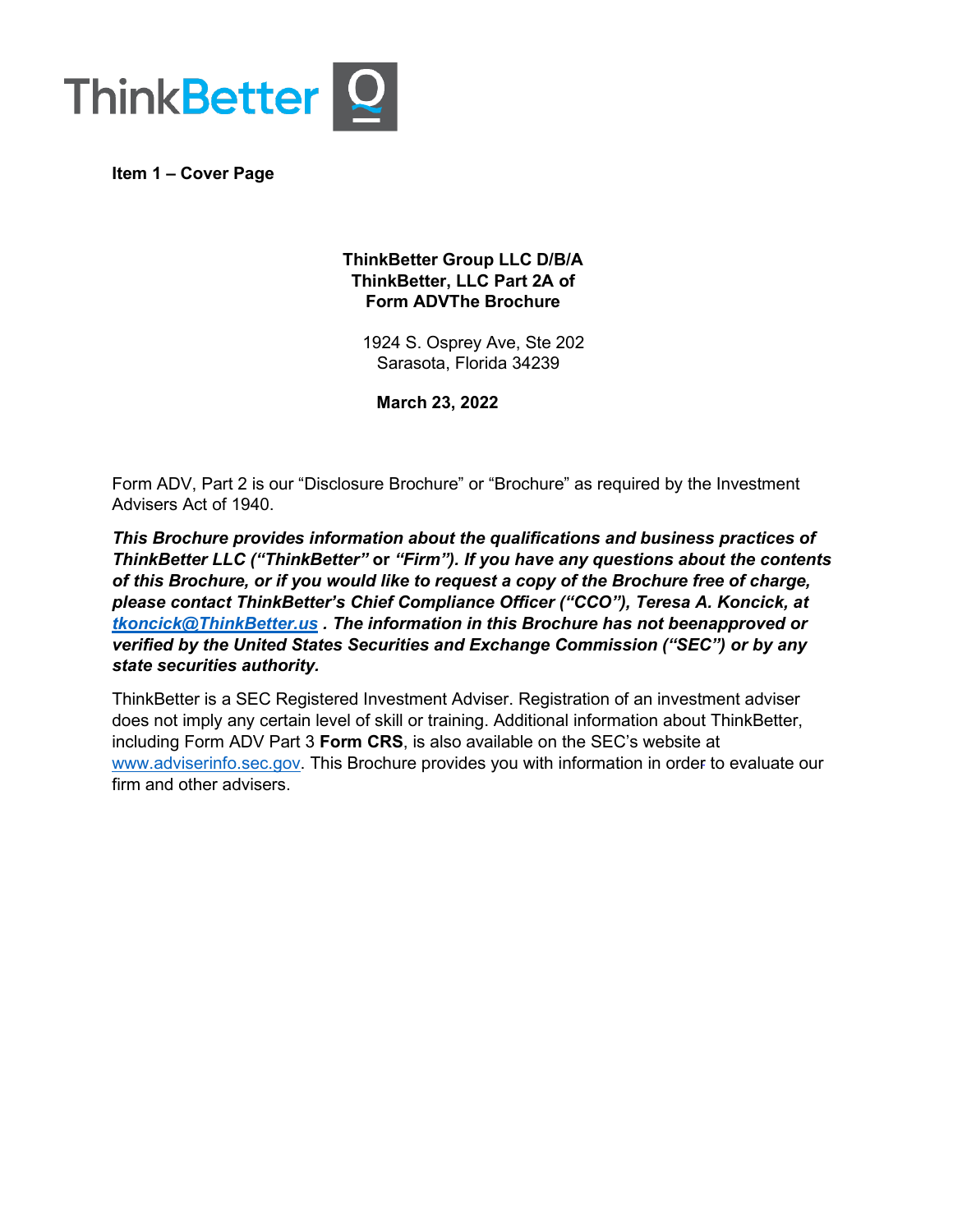### <span id="page-1-0"></span>**Item 2 – Material Changes**

Pursuant to Section 203(g) under the Investment Advisers Act of 1940, Rule 204-1, and Form ADV Instructions for Part 1A Instruction 4, ThinkBetter LLC, a registered investment adviser ("RIA") reported to the Financial Industry Regulatory Authority ("FINRA") Investment Adviser Registration Depository on January 25, 2022, a succession due to a change in form of organization, a reorganization, or a change in the composition of a partnership, in which there has been no practical change in control or management. The Securities and Exchange Commission is in receipt of this Form ADV filing that amends the registration of the registered investment adviser. There was no material change in control or management of the RIA.

The material change is solely represented by the new name of the RIA, ThinkBetter Group LLC "Firm"), which is now headquartered in San Juan, Puerto Rico.

The Firm maintains a branch office in Sarasota, Florida. The Chief Compliance Officer, Teresa A. Koncick, is based at that location.

For additional information concerning the change in name or main office of the Firm, please contact Ms. Koncick at [tkoncick@thinkbetter.us.](mailto:tkoncick@thinkbetter.us)

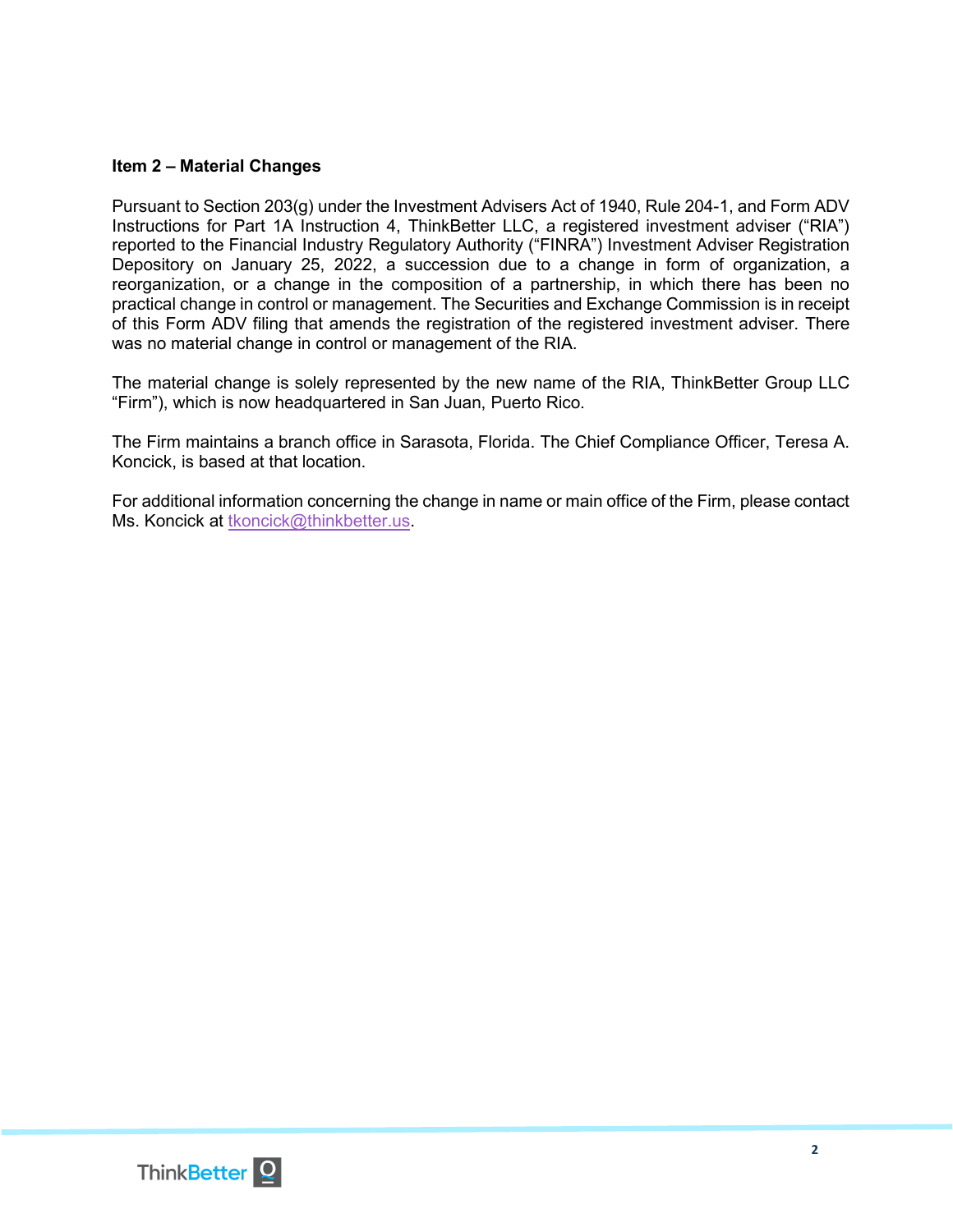# <span id="page-2-0"></span>Item 3 - Table of Contents

| Item 8 - Methods of Analysis, Investment Strategies, and Risk of Loss Methods of          |  |
|-------------------------------------------------------------------------------------------|--|
|                                                                                           |  |
|                                                                                           |  |
| Item 11 – Code of Ethics, Participation, or Interest in Client Transactions, and Personal |  |
|                                                                                           |  |
|                                                                                           |  |
|                                                                                           |  |
|                                                                                           |  |
|                                                                                           |  |
|                                                                                           |  |
|                                                                                           |  |
|                                                                                           |  |

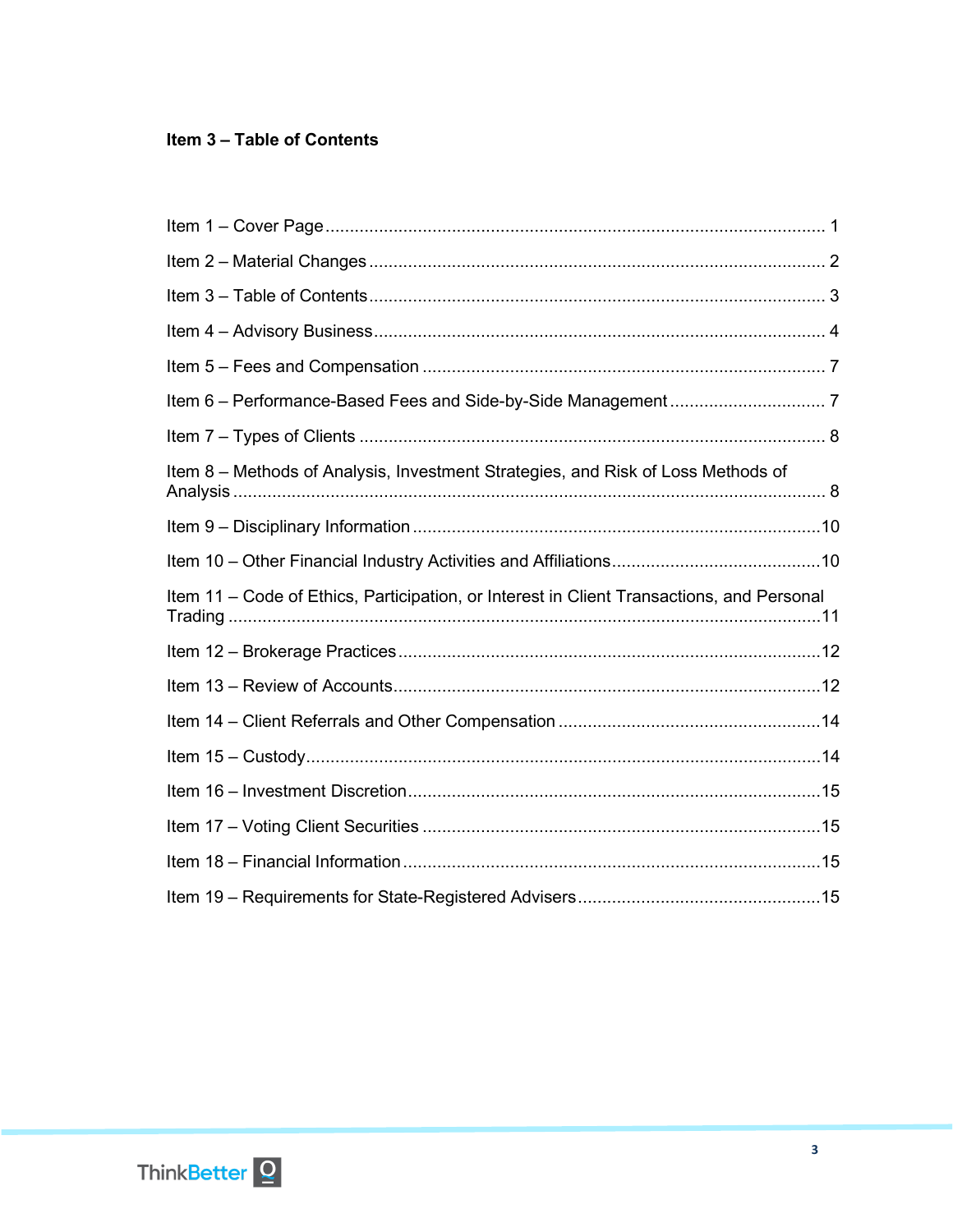### **Item 4 – Advisory Business**

**ThinkBetter Group LLC** ("ThinkBetter Group" or "Firm") is an investment adviser located in San Juan, Puerto Rico with a branch office in Sarasota, Florida. It is the successor Firm to ThinkBetter, LLC ("ThinkBetter"), which registered as an Investment Adviser with the US Securities and Exchange Commission ("SEC") in 2020. ThinkBetter was established in 2019 and initially registered as a Florida investment adviser.

ThinkBetter Group is an institutional investment adviser whose Clients ("Clients") are other institutions, such as registered investment advisers, registered investment companies, brokerdealers, family offices, trusts, and foundations. ThinkBetter manages investments on a discretionary basis on behalf of third-party Registered Investment Advisers and Broker-Dealers for their own clients ("Retail Clients") through Sub-advisery agreements. Before engaging ThinkBetter as a Subadviser, Clients are required to enter into a Sub-advisery Agreement setting forth the terms and conditions of the engagement (including termination), providing ThinkBetter with the discretion to implement an investment strategy, describing the scope of the services to be provided, and the fee, if any, that is due from the Client. Before ThinkBetter provides investment advisory services, ThinkBetter will ascertain each Client's investment objectives. Where ThinkBetter provides advice to third-party RIAs or Broker-Dealers, those entities will ascertain each Retail Client's investment objectives and provide any relevant information to **ThinkBetter** 

We generally do not tailor advisory services to individual needs of individual clients.

ThinkBetter is a Sub-Adviser to certain exchange traded funds ("ETFs"), whereby the Firm is hired by the Adviser to the ETF to provide their expertise in managing a specific strategy. As Sub-Adviser, ThinkBetter selects a Fund's investments in accordance with the Fund's investment objective,policies, and restrictions. The types of services provided to these Funds include day-today portfolio management, compliance, and board reporting. ThinkBetter has full discretion regarding investments made on behalf of the Funds. Sub-Advisery services are not tailored to the individual needs of investors in those Fund(s).

ThinkBetter provides investment models as a signal provider to third-party independent registered investment advisers and broker-dealers. As such, ThinkBetter does not have discretion over the implementation of these models by the third-party advisers, third partyindependent firms or broker-dealers.

**The Q Consulting Group, LLC** ("Q Consulting"), an affiliate of ThinkBetter that is wholly owned by ThinkBetter Holdings, LLC, offers assistance to ThinkBetter in developing investment strategies, specializing in risk management, portfolio optimization, and allocation that are used in connection with the provision of investment advisory services by ThinkBetter to ThinkBetter's Clients.

ThinkBetter has \$556,368,454.28 in regulatory assets under management, of which \$184,434,886.90 is discretionary and \$ 371,933,567.38 is non-discretionary as of December 31, 2021.

# **Exchange Traded Funds**

ThinkBetter is sub-adviser to two Exchange Traded Funds ("Fund" or "Funds") listed on the New York Stock Exchange (NYSE Arca) and AdvisorShares Investments, LLC, located at 4800 Montgomery Lane, Suite 150, Bethesda, Maryland 20814, serves as investment adviser of

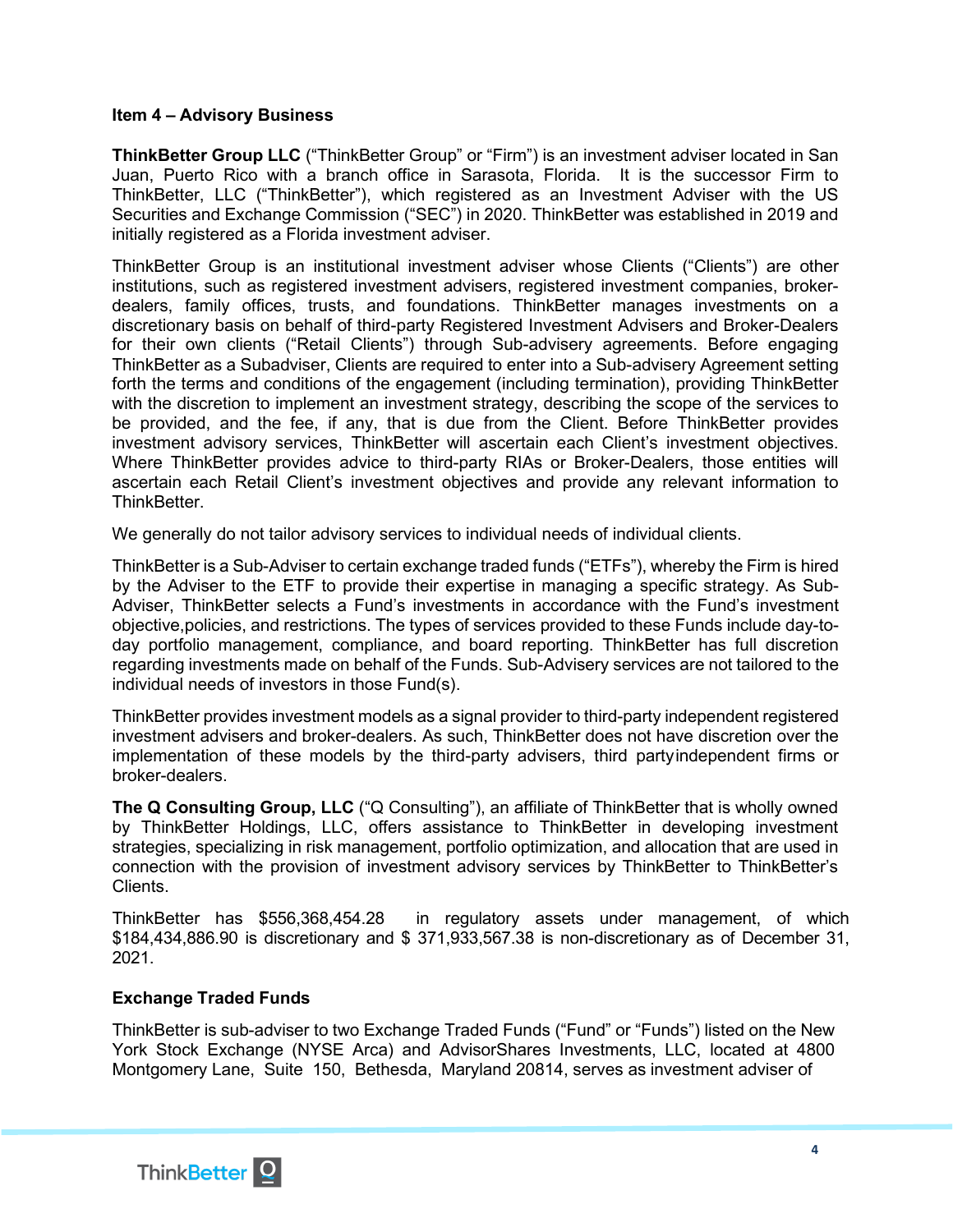the Funds. For more information on AdvisorShares ETFs, including performance and holdings, please visit [www.advisorshares.com.](http://www.advisorshares.com./)

ThinkBetter is the Sub-Adviser to certain exchange traded funds ("ETFs"), whereby the Firm is hired by the Adviser to the ETF to provide their expertise in managing a specific strategy. As Sub-Adviser, ThinkBetter selects a Fund's investments in accordance with the Fund's investment objective, policies, and restrictions. The types of services provided to these Funds include dayto-day portfolio management, compliance, and board reporting. ThinkBetter has full discretion regarding investments made on behalf of the Funds. Sub-Advisery services are not tailored to the individual needs of investors in those Fund(s).

Each Fund is an actively managed ETF that is a "fund of funds." The Fund invests in ETFs representing all asset classes, including, but not limited to, treasury bonds, municipal bonds, investment grade corporate bonds, high-yield U.S. corporate bonds (sometimesreferred to as "junk bonds"), municipal bonds, U.S. and foreign equities, and commodities. These underlying investments may be of any market capitalization, duration, maturity, and quality. The ETFs are managed independently from the management of Sub-Advisery accounts and trading signals provided to client firms. Additional information regarding the ETFs are provided below.

# **AdvisorShares Q Portfolio Blended Allocation ETF (QPT)**

QPT is an actively managed asset allocation ETF seeking to outperform traditional balanced funds by investing in a variety of asset classes across market cap, duration, maturity, or credit quality. Using ETFs, QPT may invest in domestic, foreign, broad-market, and sector equities; government, municipal, and corporate fixed income; and gold, real-estate, or other commodities. QPT seeks to strike a balance between long term growth and market volatility by maximizing returns through ThinkBetter's Q Methodology™, a proprietary risk management process. QPT's portfolio asset allocation is calibrated to the expected drawdown of a typical balanced fund and is optimized on a regular basis. Asset classes may be added or removed from QPT's strategy based on changing risk/reward characteristics.

# **Q Dynamic Growth ETF (QPX)**

QPX is an actively managed ETF seeking to target equity market upside while tactically managing downside risk during abnormal market volatility. Using ETFs, QPX may invest in a broad variety of equities across market cap, style or sectors and will use various fixed income categories and commodities to manage risk. QPX applies ThinkBetter's Q Methodology™ proprietary risk management program to optimally allocate the fund's assets against a given level of risk. Normally, QPX seeks to provide broad-market equity like returns and re-optimizes the portfolio monthly. However, during periods of high market volatility, QPX can allocate to a more defensive portfolio and seek short-term fixed income returns. QPX's market volatility indicator, the Q Implied Volatility Index™ (QIX), is reviewed daily which may result in mid-monthallocation changes. Asset classes may be added or removed from QPX's portfolio based on changing risk/reward characteristics.

# **Structured Notes**

ThinkBetter provides investment advice with respect to securities investments of a privately placed structured investment product. The investment objectives of the structured note are to provide exposure to the upside performance of a market Index while limiting exposure to declines in the underlying index. The Structured Notes are offered solely to accredited investors.

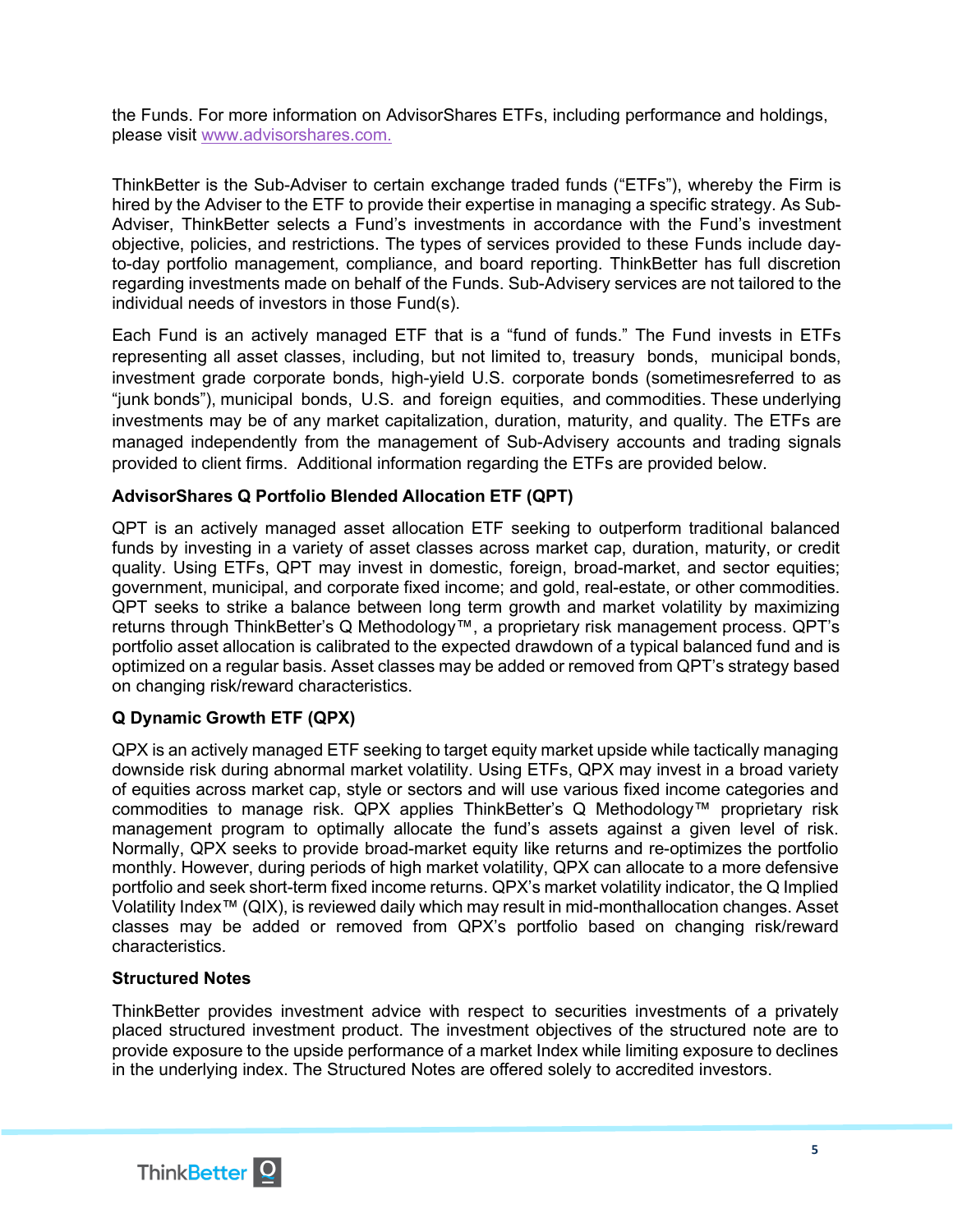# **Client Imposed Restrictions**

For Sub-Adviser relationships, ThinkBetter will consider Client-imposed restrictions on their accounts, dependent upon the investment objectives of a strategy. However, in most instances, restrictions will negate the investment objective of the strategy and ThinkBetter will reject such restrictions on that basis, or for other considerations as ThinkBetter deems appropriate. Restrictions cannot be placed on the exchange traded funds for which ThinkBetter is the sub-adviser. (See Item 16 – Investment Discretion)

# **Additional Disclosures**

# **Limitations of Sub-Advisery Services**

ThinkBetter generally serves as a Sub-adviser to registered investment advisers according to the terms and conditions of a written Sub-Advisery Agreement. With respect to its Sub-Advisery services, the investment advisers that engage the Firm's Sub-Advisery services maintain both the

initial and ongoing day-to-day relationship with the underlying Client, including initial and ongoing determination of Client suitability for ThinkBetter's designated investment strategies and/or programs. The custodian/broker-dealer is determined by the investment adviser and not ThinkBetter. ThinkBetter will be unable to negotiate commissions and/or transaction costs, and/or seek better execution. As a result, Clients may pay higher commissions or other transaction costs or greater spreads, or receive less favorable net prices, on transactions for the account than would otherwise be the case through alternative clearing arrangements recommended by ThinkBetter. Higher transaction costs adversely impact account performance. ThinkBetter's Chief Compliance Officer, Teresa Koncick, and/or her designee, remains available to address any questions concerning ThinkBetter's sub-advisery arrangements.

# **Trade Error Policy**

ThinkBetter shall reimburse accounts solely for losses resulting directly from ThinkBetter's trade errors.

# **Client Obligations**

When ThinkBetter serves as a Sub-Adviser, the Adviser will provide information concerning their Retail Client's financial information and investment objectives and any reasonable restrictions requested on the management of their account. On at least an annual basis, such Adviser is expected to determine whether there have been any changes in their Client's financial information and investment objectives. In performing its services, ThinkBetter shall not be required to verify any information received from the Client or from the Client's other professionals and is expressly authorized to rely on the representations from the Adviser. It remains the Adviser's responsibility to promptly notify ThinkBetter if there is ever any change in their Retail Client's financial situation or investment objectives for the purpose of reviewing, evaluating, or revising ThinkBetter's previous recommendations and/or services. The Adviser maintains the fiduciary relationship with their Retail Clients.

# **Disclosure Statement**

A copy of ThinkBetter's written Brochure as set forth on Part 2A of Form ADV ("Brochure") and Part 3 ("Form CRS") shall be provided to each Client prior to, or contemporaneously with, the execution of the sub-advisery Agreement. Delivery of the Brochure is also available electronically at [https://adviserinfo.sec.gov/firm/brochure/300530.](https://adviserinfo.sec.gov/firm/brochure/300530)

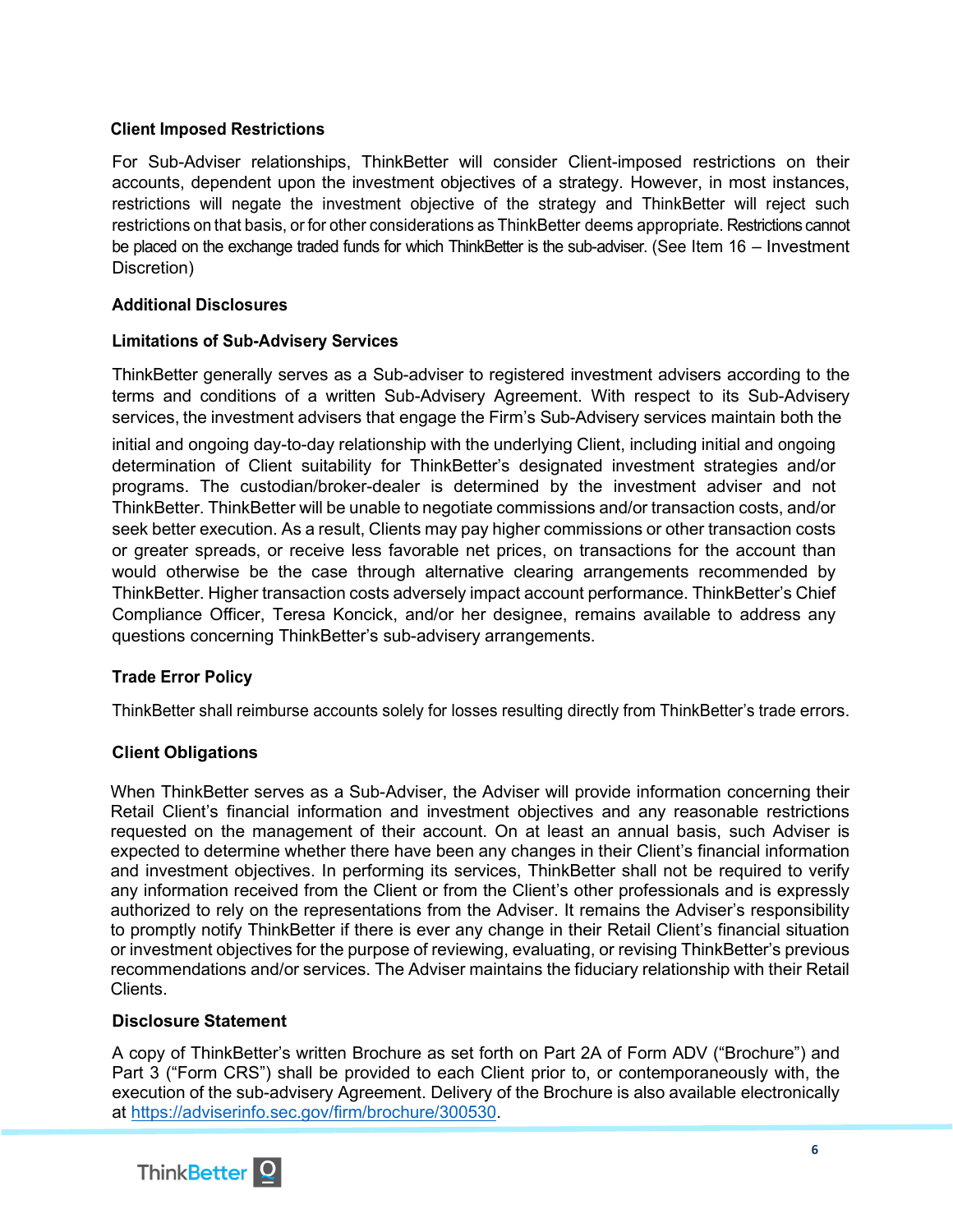# <span id="page-6-0"></span>**Item 5 – Fees and Compensation**

Fees and compensation will vary depending upon certain factors, including but not limited to, the type of service provided, strategy and the type of account or program. Generally, the highest fee ThinkBetter may charge is 1.50% per year on assets under management, depending upon the type of account, program or negotiated fee with an institutional Client. Retail Clients for which ThinkBetter provides sub-advisery services are generally required to maintain a minimum of \$25,000 of assets under management with ThinkBetter. Neither ThinkBetter, nor its representatives, will accept compensation from the sale of securities or other investment products other than through advisory fees. Fees will be paid monthly or quarterly in advance or quarterly in arrears and deducted from the Client's assets by the Custodian of the Client's account and paid to ThinkBetter. (See also Item 4 Advisory Business.)

ThinkBetter's advisory fees will vary depending upon the services being provided, but typically do not exceed 1.50% per year on assets under management. There are other non-asset-based fees that will be charged in the case of tradeaway transactions (see below).

Clients will also incur, relative to all mutual fund and exchange traded fund purchases, charges imposed at the fund level (e.g., fund management fees and other fund expenses). When beneficial to the Client, individual fixed income and/or equity transactions may be affectedthrough brokerdealers with whom the Firm and/or the Client have entered into arrangements for prime brokerage clearing services, including effecting certain Client transactions through other SEC registered and FINRA member broker-dealers (in which event, the Client generally will incur both the transaction fee charged by the executing broker-dealer and a "tradeaway" fee charged by the custodian). The Investment Advisory Agreement between the Firm and the Client will continue in effect until terminated by either party by written notice in accordance with the terms of the Investment Advisory Agreement. Upon termination, the Firm shall charge Clients for advisory services on a prorated basis for services already rendered. Neither the Firm,nor its representatives accept compensation from the sale of securities or other investment products. If fees are assessed quarterly in advance, such fees will be prorated accordingly should Client's investment levels change.

#### <span id="page-6-1"></span>**Item 6 – Performance-Based Fees and Side-by-Side Management**

#### **Fulcrum Fees**

The AdvisorShares Q Dynamic Growth ETF employs a fulcrum advisory fee, which rewards or penalizes AdvisorShares, and ThinkBetter, for the Funds' investment performance. A fulcrum fee is a type of management fee that can go up or down based on the performance of the ETF as compared to a similar benchmark index. The performance adjustment of the fulcrum fee does not begin to affect the ETF's management fee until the ETF has been trading for a one- year period, after which the adjustments begin.

ThinkBetter will receive a "fulcrum fee" pursuant to its Sub-Adviser Agreement with AdvisorShares Q Dynamic Growth ETF (QPX) whereby the performance fee adjustment is derived by comparing the fund's performance over a rolling 12-month period to its benchmark index, the S&P 500 Index. Additional information relating to fulcrum fees is available at [https://advisorshares.com/wp-content/uploads/etf-page-documents/QPX/A-Guide-to-Fulcrum-](https://advisorshares.com/wp-content/uploads/etf-page-documents/QPX/A-Guide-to-Fulcrum-%20Fees-QPX.pdf)[Fees-QPX.pdf.](https://advisorshares.com/wp-content/uploads/etf-page-documents/QPX/A-Guide-to-Fulcrum-%20Fees-QPX.pdf)

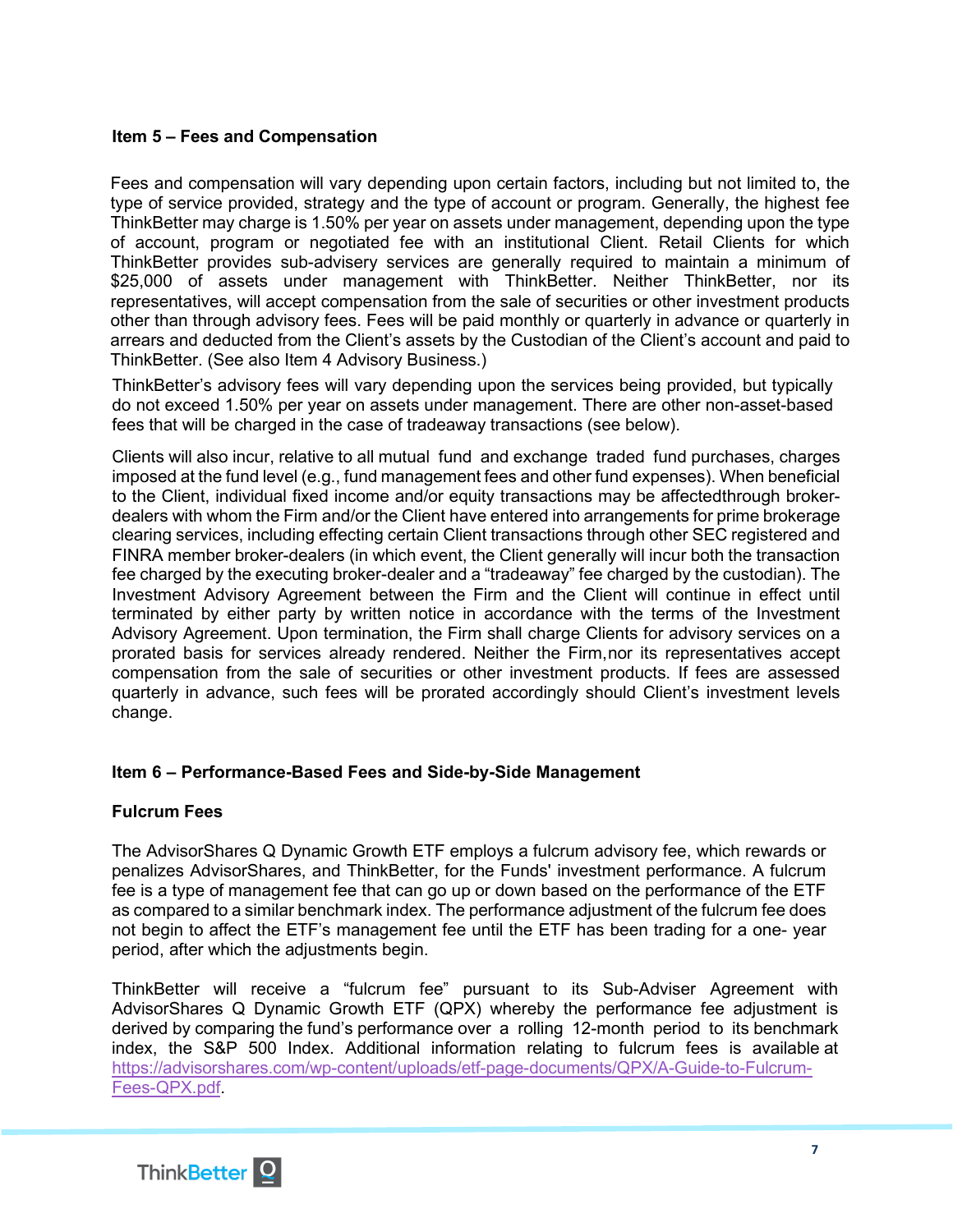# **Other Performance-Based Fees**

Except for the fulcrum fee disclosed above, neither ThinkBetter nor any supervised person of ThinkBetter accepts performance-based fees. ThinkBetter reserves the option to accept a performance-based fee.

#### <span id="page-7-0"></span>**Item 7 – Types of Clients**

ThinkBetter provides investment models as a signal provider to third-party independent registered investment advisers and broker-dealers. ThinkBetter also provides investment adviceto trusts, estates, family offices, trusts, and foundations as well as other investment advisers and brokerdealers. ThinkBetter will enter into sub-advisery agreements with institutions to provide investment management.

ThinkBetter will serve as a Sub-adviser to investment advisers. A Sub-adviser is an asset management firm hired by an investment adviser to help identify, evaluate, and manage investments within a portfolio. Sub-advisers are typically selected based on their investment style, expertise, and track record in a specific investment strategy. A subadvisery relationship is usually governed by contract, which typically provides that the adviser is the main point of contact with the Client throughout their relationship. The Adviser is required to provide to the Sub-adviser any information concerning a Client's investment objectives and any restrictions for Client accounts that the adviser deems relevant to the sub-adviser's responsibilities. ThinkBetterwill enter into sub-advisery agreements to manage ETFs under the Investment Company Act of 1940.

As a part of its advisory business, ThinkBetter will serve as an adviser to structured note issuers with respect to securities holdings within a collateralized note or certificate.

# <span id="page-7-1"></span>**Item 8 – Methods of Analysis, Investment Strategies, and Risk of Loss**

ThinkBetter uses publicly available information as its primary source of data for analysis. ThinkBetter's focus is to determine trends within datasets and not on absolute levels at a given point in time. While an absolute level is important and can provide information for comparison, ThinkBetter believes analyzing the direction of the data to determine whether the level represents an increase or decrease in the strength of the data point is vital. Fundamental (Economic) – ThinkBetter's investment philosophy is focused on top-down macroeconomic analysis. ThinkBetter uses information from federal and other data collection agencies to build macroeconomic models for its strategies. The central data points for ThinkBetter's economic models are readings on output and employment within the U.S. economy. Quantitative – ThinkBetter partners with Q Consulting to employ quantitative analytical methods ("Q Methodology") to evaluate risk. Other numerical indicators, such as the slope of the yield curve, risk forecasts, and implied volatility, add value for risk control and allocation. Qualitative – ThinkBetter also uses qualitative items such as expectations or guidance on Federal Reserve interest rate policy to determine appropriate allocations to certain asset classes.

**Q Methodology™** is an advanced mathematical technique designed to optimize investment portfolios. As risk and return are typically related, the methodology focuses on estimating the downside of a portfolio under extreme but plausible stress (Tail Risk). Q Consulting believes that this represents an evolution over the industry's standards in terms of risk measurement, with typical risk estimates being orders of magnitude better than under the traditional Modern Portfolio Theory industry standard. By leveraging innovations in High Performance Computing, Q Methodology aims to assist practitioners design more efficient portfolios in terms of risk, expected return, and/or other variables.

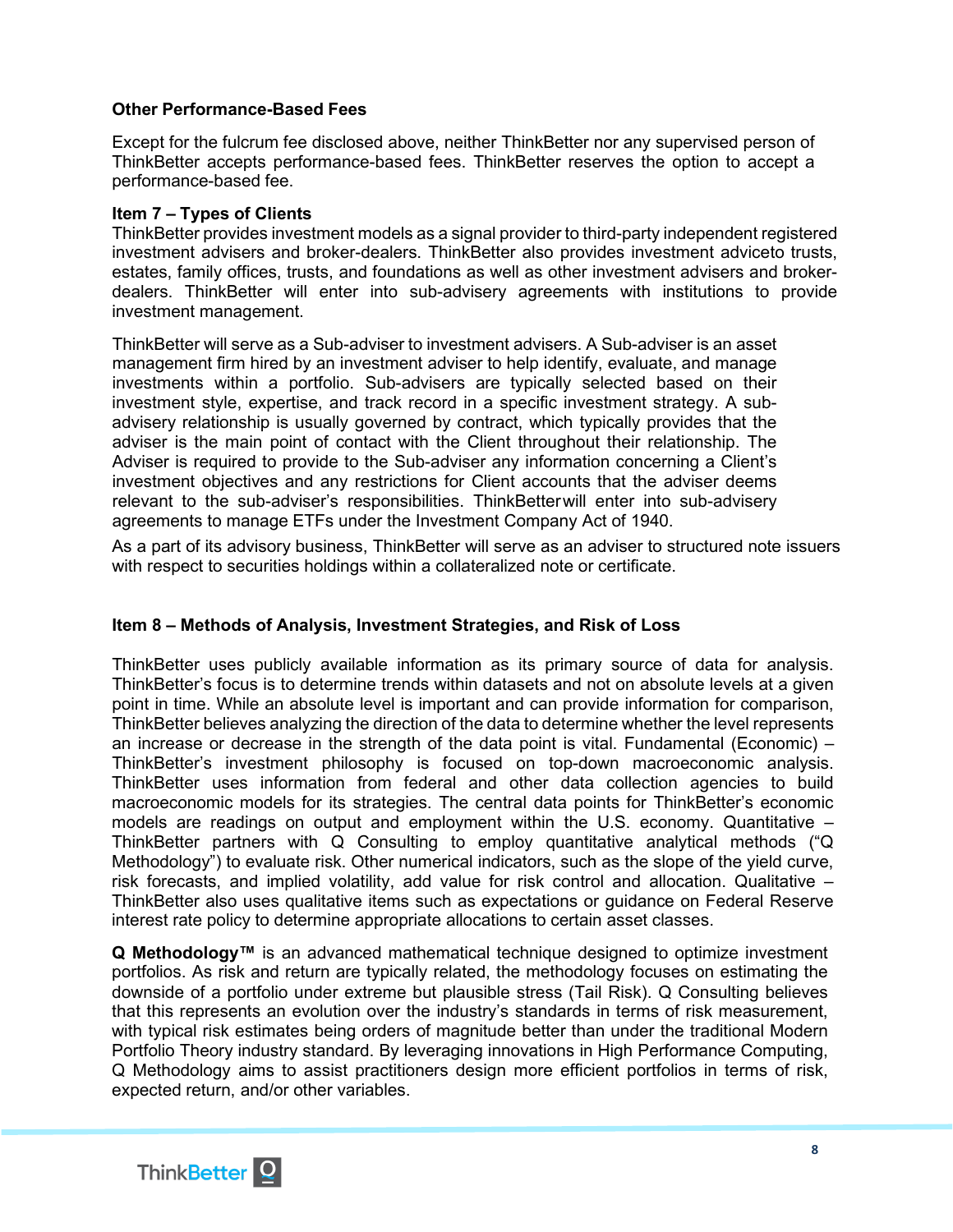The combination of these methods provides ThinkBetter's Investment Committee with guidance for the portfolio construction of the listed strategies.

# **Investment Strategies**

Every investment strategy has its own inherent risks and limitations. For example, longer-term investment strategies require a longer investment time period to allow for the strategy to potentially develop. Shorter-term investment strategies require a shorter investment time period to potentially develop but, as a result of more frequent trading, may incur higher transactional costs when compared to a longer-term investment strategy. An investment strategy that requires the purchase and sale of securities within a thirty (30) day investment time period, involves a very short investment time period, but likely will incur higher transaction costs when compared to a longer-term investment strategy. Currently, ThinkBetter allocates Client investment assets primarily among various individual equity and fixed-income securities, options, mutual funds and/or ETFs (including inverse ETFs and/or mutual funds that are designed to perform in an inverse relationship to certain market indices), on a discretionarybasis in accordance with the Client's designated investment objective(s).

### **Risk of Loss**

Investing in securities involves risk of loss, so Clients should be prepared to bear any loss incurred. There is no guarantee that an Investment Strategy will achieve its investment objectives. The strategies seek low volatility and principal protection, though asset allocation decisions may not achieve these goals in all cases. There is no guarantee a portfolio will meet atarget return or investment objective. Investments in fixed income involve interest rate and creditrisk. Fixed income values change according to changes in interest rates, inflation, credit climate and issuer credit quality. Interest rate rises will typically reduce the value of fixed income.

Although longer term fixed income may pay more income, their value is more susceptible to interest rate variation than shorter term, lower yield fixed income. Stock markets and individual stocks may be subject to large price fluctuations. Diversification cannot guarantee to protect an investor from these fluctuations. The use of indexed funds is not fully guaranteed to track an intended market and may carry additional 'product' risks such as price fluctuations.

Equities rise and fall based on changes in an individual company's financial condition and overall market conditions. Stock prices can decline significantly in response to adverse market conditions and company-specific events. Stock prices are also impacted by both domestic and international political and economic developments. Exchange Traded Funds (ETFs) are subject to market risk, including the possible loss of principal. The value of the portfolio will fluctuate with the value of the underlying securities. ETFs may trade for less than their net asset value. Some ETFs, such as fixed income ETFs, may carry additional risks related to liquidity. During periods of increased volatility and redemptions, fixed income ETFs may have to liquidate portfolio securities at disadvantageous prices and times, which could reduce the returns of the fund. High yield bonds are typically rated below investment grade or are unrated, investing in these securities means assuming additional risks including (i) higher credit risk, (ii) greater vulnerability to economic cycles as such bonds typically fall more in value than investment grade bonds during periods of economic downturn when the risk of default rises and (iii) greaterliquidity risk. International investing involves risks that include and are related to foreign currency, limited liquidity, less government regulation, and the possibility of substantial volatilitydue to adverse political, economic, or other developments. These risks often are heightened forinvestments in emerging/developing markets or in concentrations of single countries. Investing in alternative investments involves higher risks than traditional investments. Alternative investment strategies use a variety of complicated investment techniques and involve complex securities. These can include, but are not limited to, master limited partnerships, REITs, commodities, and derivatives primarily through ETFs.

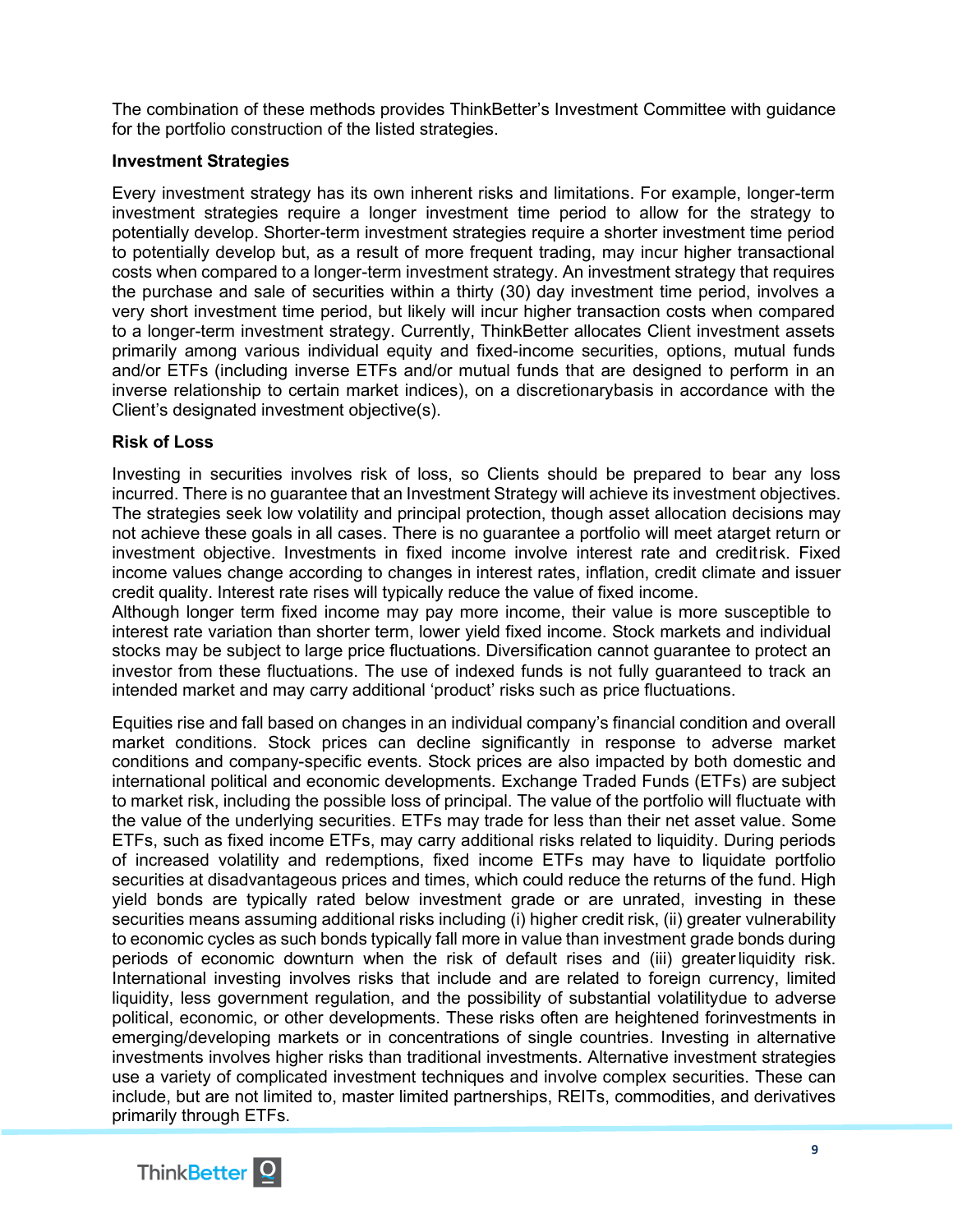Commodities markets have historically been extremely volatile. In addition, suspensions, or disruptions of market trading in the commodities markets and related futures markets may adversely affect the value of your investment.

ThinkBetter's strategies are designed to mitigate risk and augment yield in a Client's portfolio. The Firm provides investment advice and implements strategies that utilize listed derivatives, namely listed equity, and index options. ThinkBetter may also offer advice on a wide range of securities, including, but not limited to, fixed income and exchange listed and over-the-counter securities.

There are several risks that are unique to options trading that any Client must understand. Options involve additional risk and are not suitable for all investors. The following is a list of some specific common risks to options trading, but it is by no means intended to be an exhaustive list and investors should consult with their Adviser and carefully consider before participating in an options or derivative strategy. (Please refer to the Options Clearing Corporation Publication: "The Characteristics & Risks of Standardized Options," (https:/[/www.theocc.com/about/publications/publication-listing.jsp\)](http://www.theocc.com/about/publications/publication-listing.jsp)) for additional information.)

# *Investing in options involves additional risk and is not suitable for all investors.*

For reasons including variances in portfolio account holdings, frequency of changes in portfolio account holdings, variances in the investment management fee incurred, market fluctuation, the date on which a Client engaged ThinkBetter's investment management services, and any account contributions or withdrawals, the performance of a specific Client's account may have varied.

### **Cybersecurity**

Cybersecurity is a generic term used to describe the technology, processes and practices designed to protect networks, systems, computers, programs and data from "hacking" by other computer users, other unauthorized access and the resulting damage and disruption of hardware and software systems, loss or corruption of data as well as misappropriation of confidential information. If a cybersecurity breach occurs, our Clients may incur substantial costs, including those associated with forensic analysis of the origin and scope of the breach; investment losses from sabotaged trading systems; identity theft; wire fraud; unauthorized use of proprietary information; litigation; adverse client reaction; the dissemination of confidential and proprietary information; and reputational damage. ThinkBetter maintains a cybersecurity program with InfoSec policies and procedures. There have been no cybersecurity events since the inception of ThinkBetter in 2019.

#### <span id="page-9-0"></span>**Item 9 – Disciplinary Information**

ThinkBetter has not been the subject of any disciplinary actions.

#### <span id="page-9-1"></span>**Item 10 – Other Financial Industry Activities and Affiliations**

ThinkBetter has no other relationship or arrangement with a related person that is material to its advisory business. ThinkBetter attends conferences and other industry events which are sponsored by ETF Providers that manage assets of ETFs purchased in ThinkBetter's strategies. ThinkBetter may be invited to participate in discussion panels or give presentations concerning its strategies at these events. Additionally, ETF providers may distribute research reports, marketing materials, and other beneficial information to ThinkBetter. As such, there could be a conflict of interest where ThinkBetter is incentivized to use the investment products of certain ETF Providers due to the aforementioned items or other benefits. However, the ThinkBetter Investment Committee selects securities based upon the merits of the securities within ThinkBetter's products and not based upon any additional benefits, which may be provided or made available to ThinkBetter from the ETF Provider that manages the security. Neither

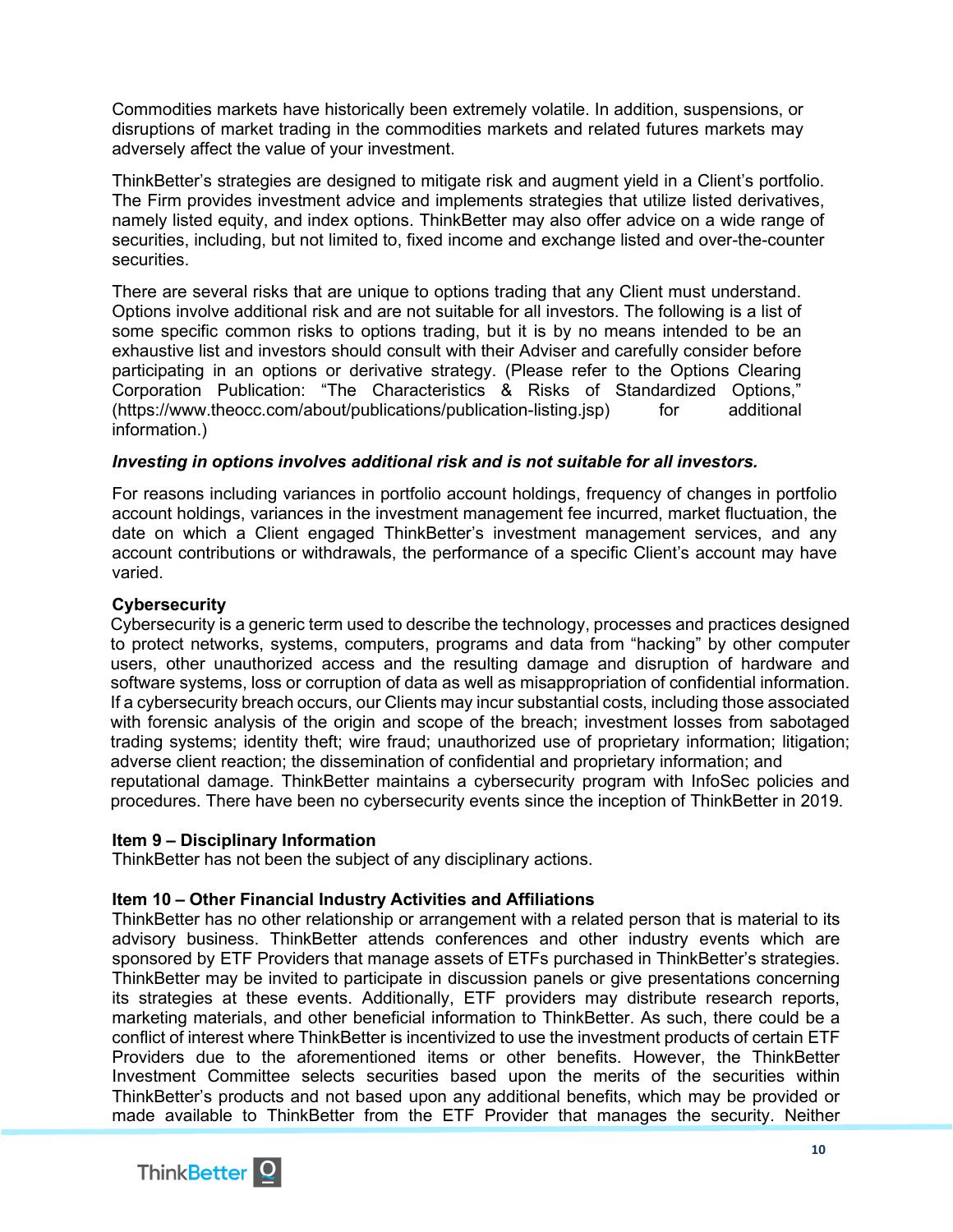ThinkBetter nor the ETF Providers receive any direct compensation from each other as a result of these benefits.

ThinkBetter's Chief Compliance Officer, Teresa A. Koncick, Esq. and/or designee, remains available to address any questions regarding this potential conflict of interest.

### <span id="page-10-0"></span>**Item 11 – Code of Ethics, Participation or Interest in Client Transactions, and Personal Trading**

ThinkBetter maintains an investment policy relative to personal securities transactions. This investment policy is part of ThinkBetter's overall Code of Ethics ("Code"), which serves to establish a standard of business conduct for all of ThinkBetter's Supervised Persons that is based upon fundamental principles of openness, integrity, honesty, and trust. A copy of the Code of Ethics is available upon request.

The Code is distributed to each employee at the time of hire and at least annually thereafter upon any material changes. It is supplemented with annual training and ongoing monitoring of employee activity.

The Code includes provisions related to the following:

- Confidentiality of Client information
- Prohibitions on:
	- $\circ$  Insider trading (ThinkBetter's policy prohibits any employee from acting upon, misusing, or disclosing any material, nonpublic corporate information, known as inside information, for their own benefit)
	- o Accepting or giving gifts that exceed our internal limitations
- Reporting of potential personal conflicts of interest
- Reporting outside business activities
- Reporting of political contributions
- Reporting of gifts
- Pre-clearance of all personal securities transactions as required by securities laws
- Reporting of business entertainment
- Quarterly and annual reporting of personal securities transactions

Annual acknowledgment of the receipt and understanding of the Code of Ethics is required by all Supervised ThinkBetter and/or representatives of ThinkBetter. Representatives may buy or sell securities that are also recommended to Clients. This practice may create a situation where ThinkBetter and/or representatives of the Firm are in a position to materially benefit from the sale or purchase of those securities. This situation creates a potential conflict of interest, therefore, ThinkBetter policies require pre-approval of any personal securities transactions.

ThinkBetter has policies in place to detect and prevent insider trading by employees. As part of the Code of Ethics, each Access Person of ThinkBetter must provide the Chief Compliance Officer or his/her designee with a written report of their current securities holdings within ten (10)days after becoming an Access Person. Additionally, each Access Person must provide the Chief Compliance Officer or his/her designee with an annual written report of the Access Person's securities holdings and a quarterly report of transactions within thirty (30) days of the end of the calendar quarter. ThinkBetter and/or representatives may buy or sell securities, at or around the same time (but not prior to Client trades) as those securities are recommended to Clients.

<span id="page-10-1"></span>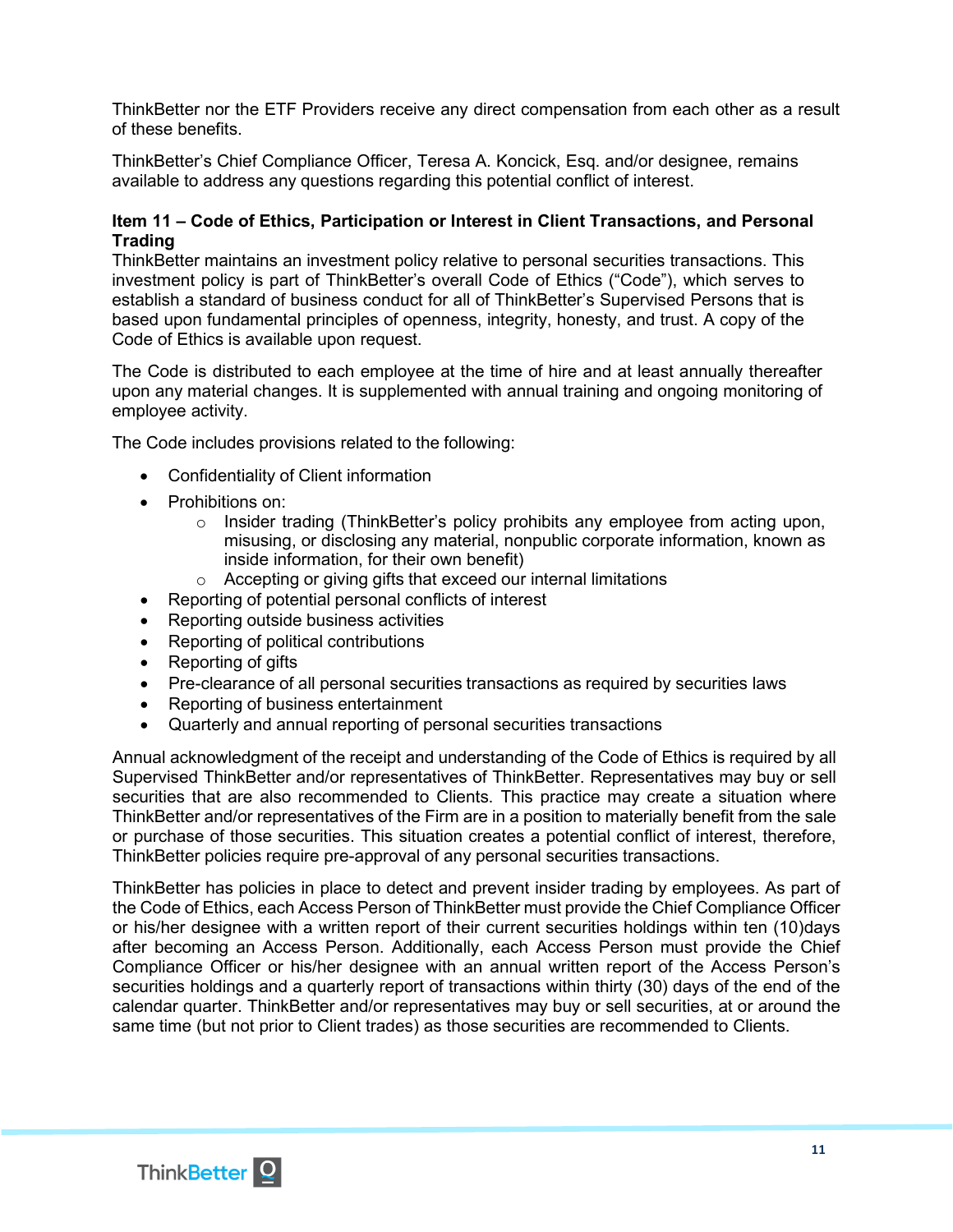### **Item 12 – Brokerage Practices**

Although the commissions and/or transaction fees paid by ThinkBetter's Clients shall comply with ThinkBetter's duty to obtain best execution, a Client may pay a commission that is higher than another qualified broker-dealer might charge to effect the same transaction where ThinkBetter determines, in good faith, that the commission/transaction fee is reasonable. In seeking best execution, the determinative factor is not the lowest possible cost, but whether the transaction represents the best qualitative execution, taking into consideration the full range of broker-dealer services, including the value of research provided, execution capability, commission rates, and responsiveness. Accordingly, although ThinkBetter will seek competitive rates, it may not necessarily obtain the lowest possible commission rates for Client account transactions. ThinkBetter does not engage in directed brokerage.

The brokerage commissions or transaction fees charged by the designated brokerdealer/custodian are exclusive of, and in addition to, ThinkBetter's investment management fee. ThinkBetter's best execution responsibility is qualified if securities that it purchases for Client accounts are mutual funds that trade at net asset value as determined at the daily market close.

ThinkBetter does not receive soft dollar credits.

# **Trade Aggregation and Allocation**

ThinkBetter trading and model delivery service seeks to disseminate, execute and or allocate trades in an equitable manner. Transactions are aggregated when possible to obtain a best execution price for Clients. Where aggregation is not possible due to relationships in which ThinkBetter must use a firm's proprietary trading platform, ThinkBetter implements a trade rotation policy in which firms are rotated numerically during each trading event. When possible, ThinkBetter's model delivery service disseminates trade signals after market close in order to give participating firms equal time to address model changes. ThinkBetter may utilize rotations or allocation methods other than those described above if we believe such rotation or method is appropriate under the circumstances and that such alternative rotation or method is generally fair and equitable. Any questions regarding our trade rotation policies should be directed to the Chief Compliance Officer.

ThinkBetter is sub-adviser for the AdvisorShares Q Portfolio Blended Allocation ETF and Q Dynamic Growth ETF. These ETFs are managed independently from the management of subadvisery accounts and trading signals provided to client firms. ThinkBetter has no responsibilities with respect to the creation and redemption of Fund shares. For additional information, please refer to each Fund's Prospectus, available at [https://advisorshares.com/.](https://advisorshares.com/)

# **Research and Other Soft Dollar Benefits**

ThinkBetter does not engage in any soft dollar agreements or practices.

#### <span id="page-11-0"></span>**Item 13 – Review of Accounts**

For instances where ThinkBetter serves as a Sub-Adviser, the following procedures will be followed:

• Prior to designating an Allocated Portfolio on behalf of any Client, Adviser shall, in accordance with Rule 3a-4 under the Investment Company Act of 1940 ("Investment Company Act"), obtain or cause to be obtained the information regarding each Client's financial situation and investment objectives that is necessary to determine that the use

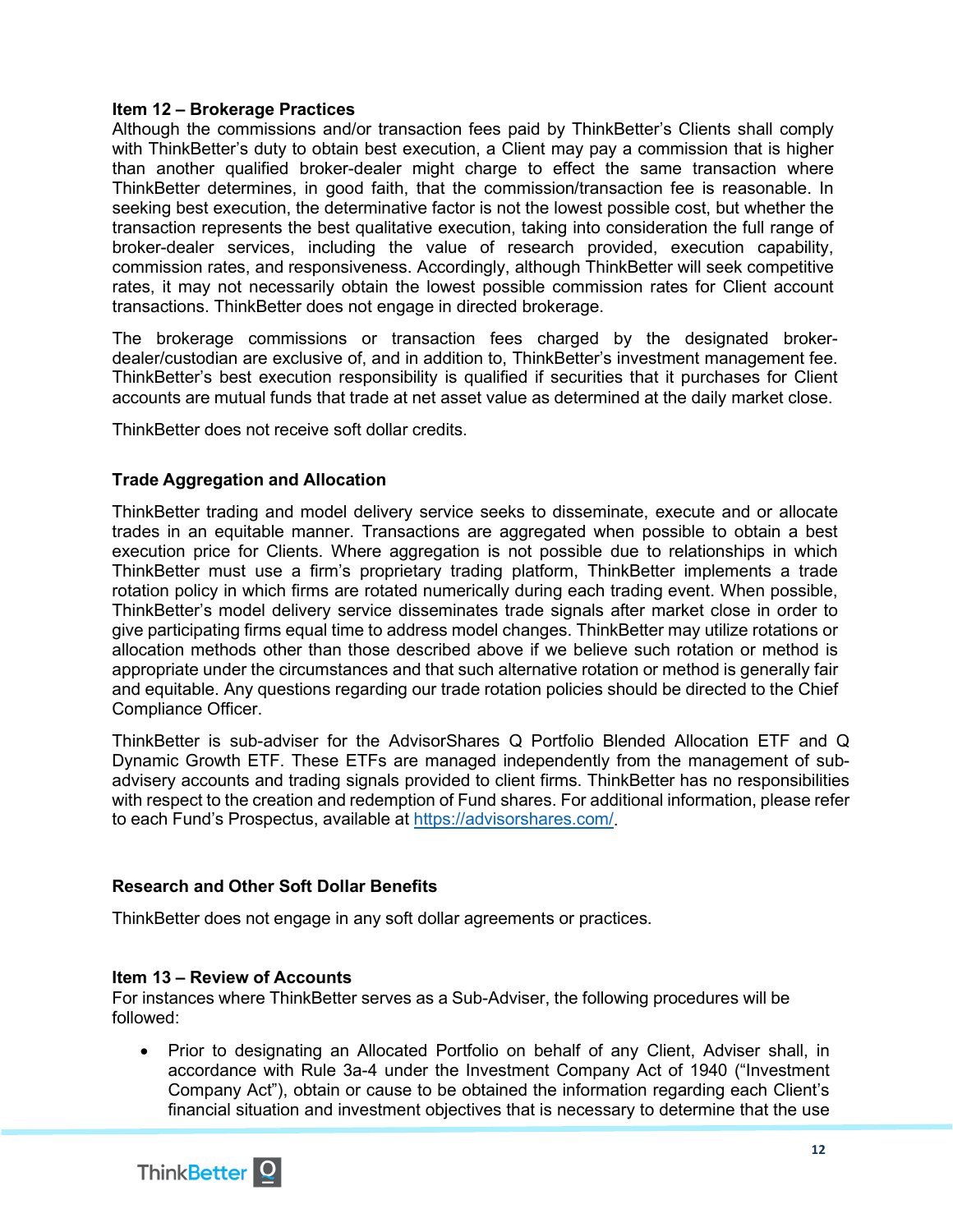of a particular investment or Portfolio is appropriate and suitable for the Client. In addition, the Adviser shall be responsible for all fiduciary duties as required by the Investment Advisers Act or state securities laws. Adviser is responsible for all knowyour-customer and anti-money laundering compliance with respect to each Client, as applicable to a registered investment adviser. For the avoidance of doubt, Sub-adviser shall not be deemed liable or responsible to Adviser or Client, or in breach of this Agreement, for Sub-adviser's reliance on the Adviser's suitability determination or knowyour-customer and anti-money laundering compliance responsibilities under this paragraph.

- Adviser will be responsible for contacting each Client at least annually to determine whether there have been any changes in the Client's financial situation or investment objectives, and whether the Client wishes to impose any reasonable restrictions on the management of the Client's Allocated Portfolio, or reasonably modify existing restrictions and if so, Adviser will promptly notify Sub-adviser of any changes to the management of the Allocated Portfolio necessitated by such information, including anyupdates to the Investment Guidelines. For the avoidance of doubt, Sub-adviser shall notbe deemed liable or responsible to Adviser or Client, or in breach of this Agreement, for Sub-adviser's reliance on Adviser's obligations under this paragraph.
- Adviser shall promptly direct Sub-Adviser, in writing, to make appropriate changes to the management of the Allocated Portfolio for a particular Client necessitated by any changes in a Client's financial situation or investment objectives of which it becomes aware, or of any changes in the instructions or reasonable restrictions requested by thatClient with respect to the management of the Client's Allocated Portfolio.
- For so long as the Sub-adviser is providing services to a Client under this Agreement, (in) the Adviser shall be reasonably available to the Client for consultation; and (ii) the Sub-adviser shall make its personnel who are reasonably knowledgeable about the Allocated Portfolio and its management reasonably available to the Adviser and its investment advisory representatives for consultation.
- The provision of discretionary investment advisory services by the Sub-adviser to Clients pursuant to this Agreement has been structured to comply with Rule 3a-4 under the Investment Company Act of 1940, as amended. Adviser acknowledges and agrees that it is a "sponsor" within the meaning of the rule, and that for purposes of the rule, Adviser is hereby designated the "principal sponsor" with respect to advisory services provided to Clients hereunder. Adviser and Sub-adviser acknowledge and agree that with respectto all securities and funds in the Allocated Portfolio, each Client shall retain, to the same extent as if the Client held the securities and funds in the account(s) outside of the , the right to: (i) withdraw securities or cash, (ii) vote securities, or delegate the authority to vote securities to another person; (iii) receive in a timely manner from the Client's custodian(s) and/or the executing broker, a written confirmation or other notification of each securities transaction, and all other documents required by law to be provided to security holders; and (iv) proceed directly as a security holder against the issuer of any security in the Client's account(s) and not be obligated to join Adviser, Sub-adviser or any other person involved in the operation of the , or any other Client, as a condition precedent to initiating such proceeding.

For institutional and other individual Clients, it remains their responsibility to promptly notify ThinkBetter or their Financial Adviser if there is ever any change in their financial situation or investment objectives for the purpose of reviewing, evaluating, or revising ThinkBetter's previous recommendations and/or services.

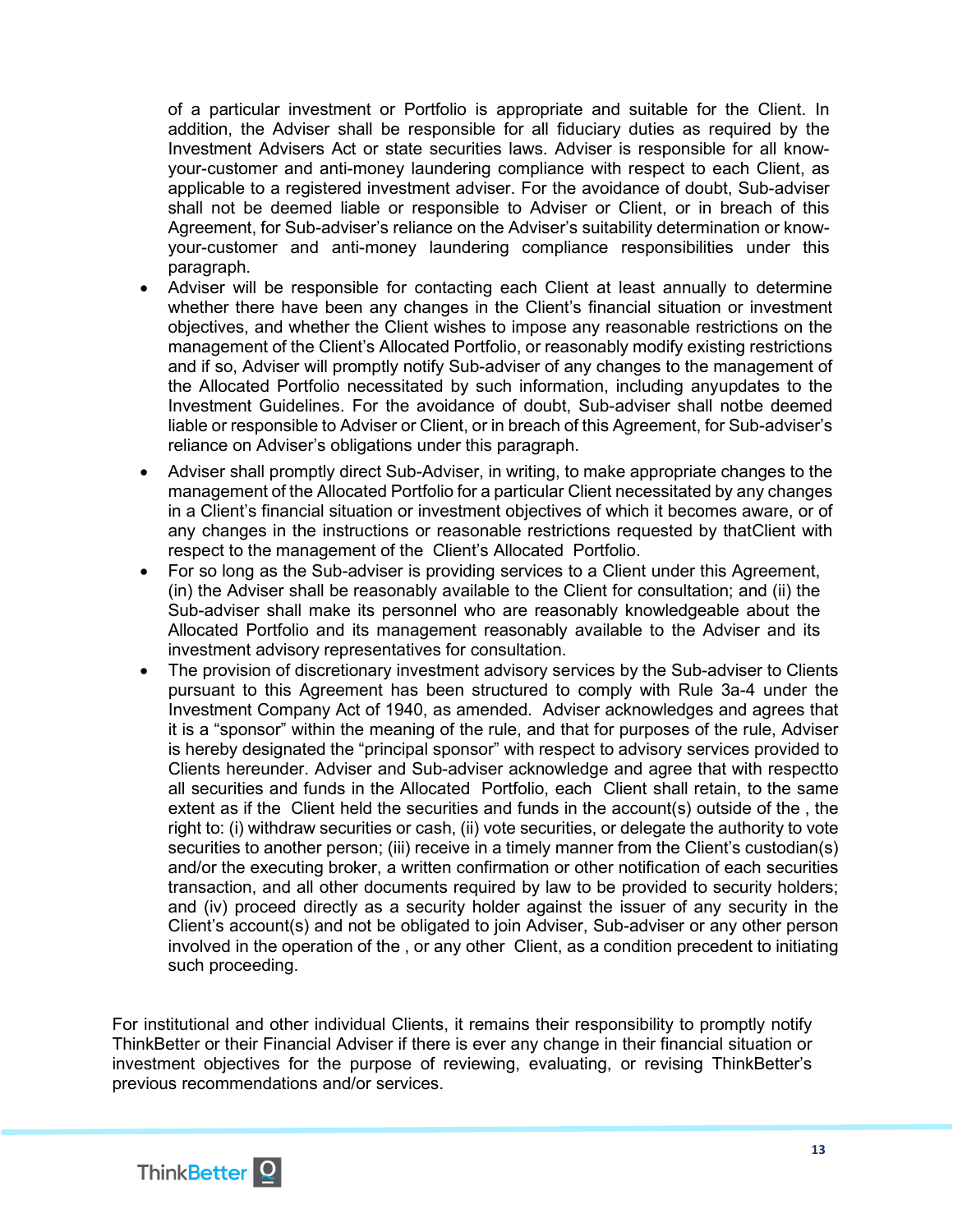# **Reporting**

ThinkBetter does not provide Clients of third-party advisers, firms, or broker dealers with detailed account information. Such Clients are kept fully informed about their portfolio activity by receiving copies of all transaction confirmations and monthly/quarterly statements through their brokerage firms and/or custodians and ThinkBetter is not involved with providing such statements, as it is the responsibility of the institutions that maintain retail client relationships. ThinkBetter does not send investment reports to the Advisers individual (retail) Clients. ThinkBetter provides other investment advisers access to fact sheets that address strategy holdings, allocation, and market commentary. ThinkBetter does not have custody of any Client assets.

Fundamentally, ThinkBetter is an institutional investment adviser to other registered investment advisers, broker-dealers and managed account programs offering access to its proprietary strategies and third-party managers.

### <span id="page-13-0"></span>**Item 14 – Client Referrals and Other Compensation**

ThinkBetter engages independent solicitors to provide Client referrals. If a Client is referred to us by a solicitor, this practice is disclosed to the Client in writing by the solicitor and the Adviser pays the solicitor out of its own funds—specifically, ThinkBetter generally pays the solicitor a portion of the advisory fees earned for managing the capital of the Client or investor that was referred. The use of solicitors is strictly regulated under applicable federal and state law. The Adviser's policy is to fully comply with the requirements of Rule 206(4)-3 under the Investment Advisers Act of 1940 as amended, and similar state rules, as applicable.

The Adviser may receive Client referrals from Rising Star Distributors, whose product specialists provide information to other firms and investment advisory representatives regarding the investment strategies sponsored by ThinkBetter. Rising Star Distributors is independent of and unaffiliated with ThinkBetter and there is no employee relationship between them. Rising Star Distributors does not supervise the Adviser and has no responsibility for the Adviser's management of Client portfolios. The Firm pays Rising Star Distributors an on-going fee for each successful Client referral. This fee is usually a percentage of the advisory fee that the Client pays to the Adviser ("Solicitation Fee"). The Adviser will not charge Clients referred any fees or costs higher than its standard fee schedule offered to its Clients. For information regarding additional or other fees paid directly or indirectly to Rising Star Distributors, please refer to the Rising Star Distributors Disclosure and Acknowledgement Form, which your investment representative should provide to you. Additionally, your investment representative will provide you with a copy of the ThinkBetter Form ADV Part 2A and Part 3 Form CRS. These Forms are also available at [www.ThinkBetter.us](http://www.thinkbetter.us/)

#### <span id="page-13-1"></span>**Item 15 – Custody**

<span id="page-13-2"></span>ThinkBetter does not maintain custody of Client assets. Clients will designate a custodian for its assets. The selected custodian(s) will provide execution, clearance, and administrative services. ThinkBetter does not offer investment advisory services directly to retail Clients. The Firm acts as Sub-adviser or signal provider for separately managed accounts sponsored by third-party investment advisers. With respect to Exchange Traded Funds, each fund has a designated custodian firm that is unaffiliated with ThinkBetter.